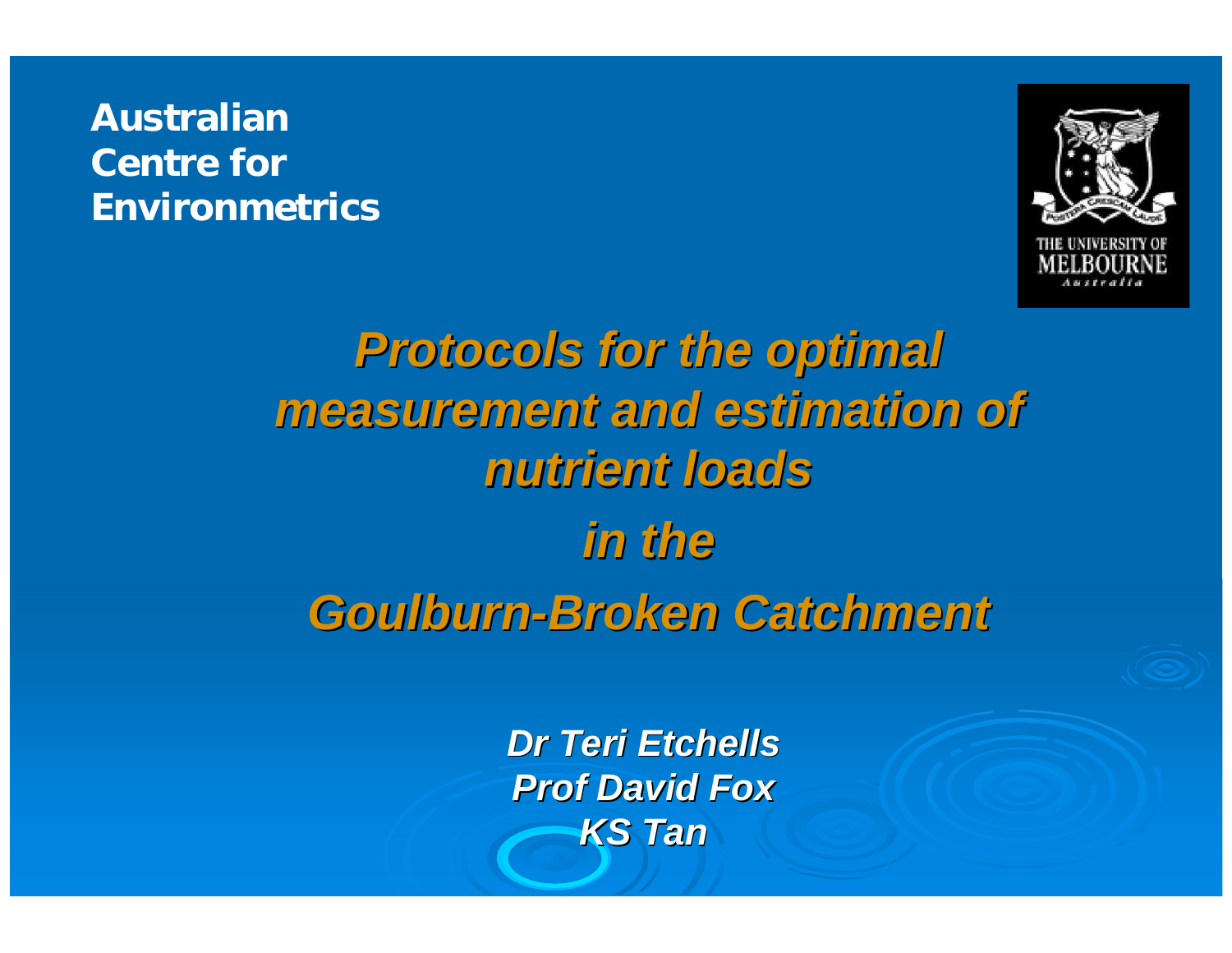**Many potential estimation techniques exist Many potential estimation techniques exist … which one is best? which one is best?**

*Scaled average flow x average concentration*

$$
Load = \int_{t_0}^{t_1} Q(t)C(t)dt
$$

*Beale ratio estimator*

*Simple ratio estimator*

*Scaled average load*

*Flow weighted concentration method*

*Linear interpolation of concentration data*

*Flow-stratified sampling*

2 Australian Centre for Environmetrics **Source: Adapted from Letcher, Jakeman, Merritt, McKee, Eyre and Baginska, 1999.**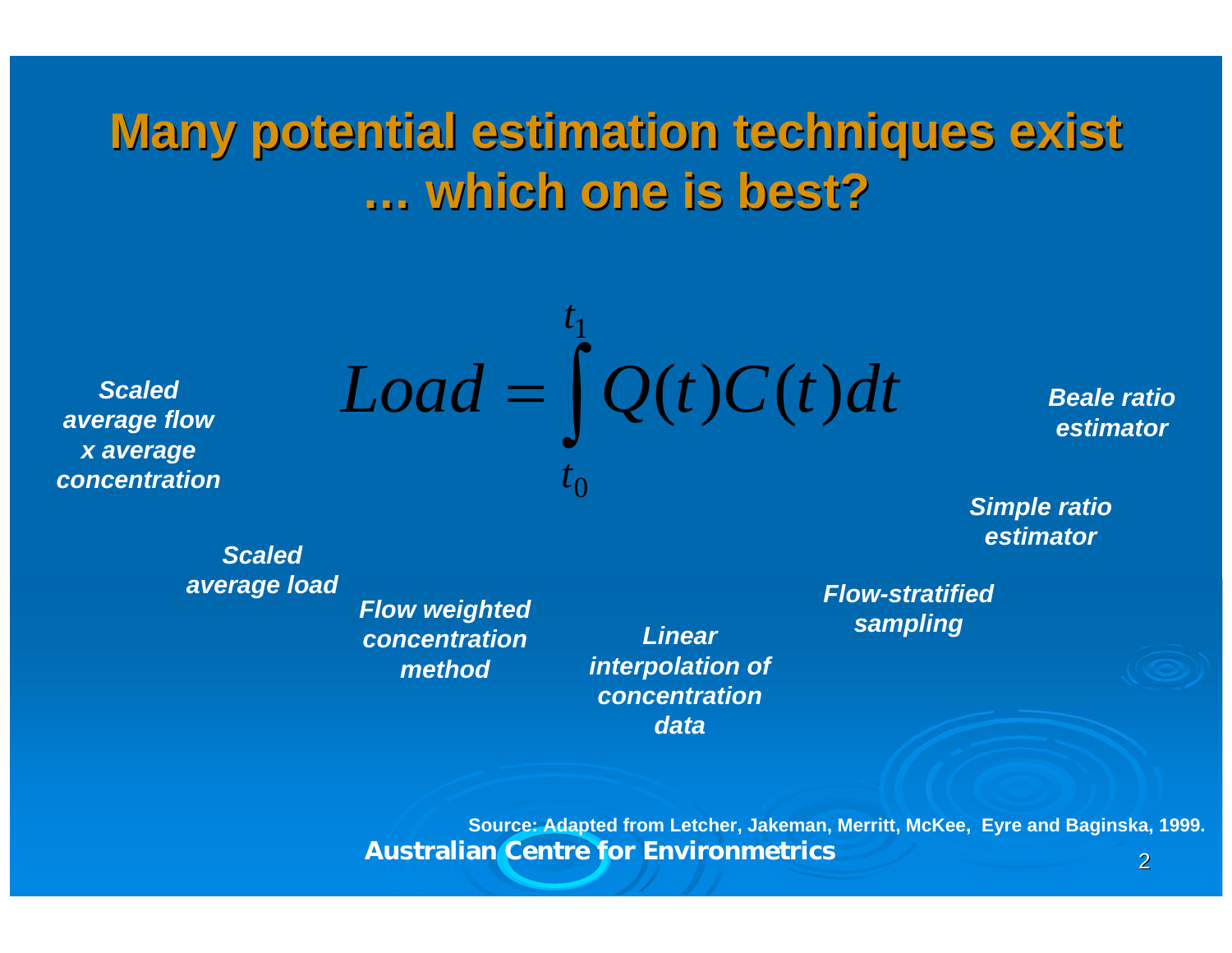### **Precision is reduced due to a relative lack of Precision is reduced due to a relative lack of water quality data water quality data**

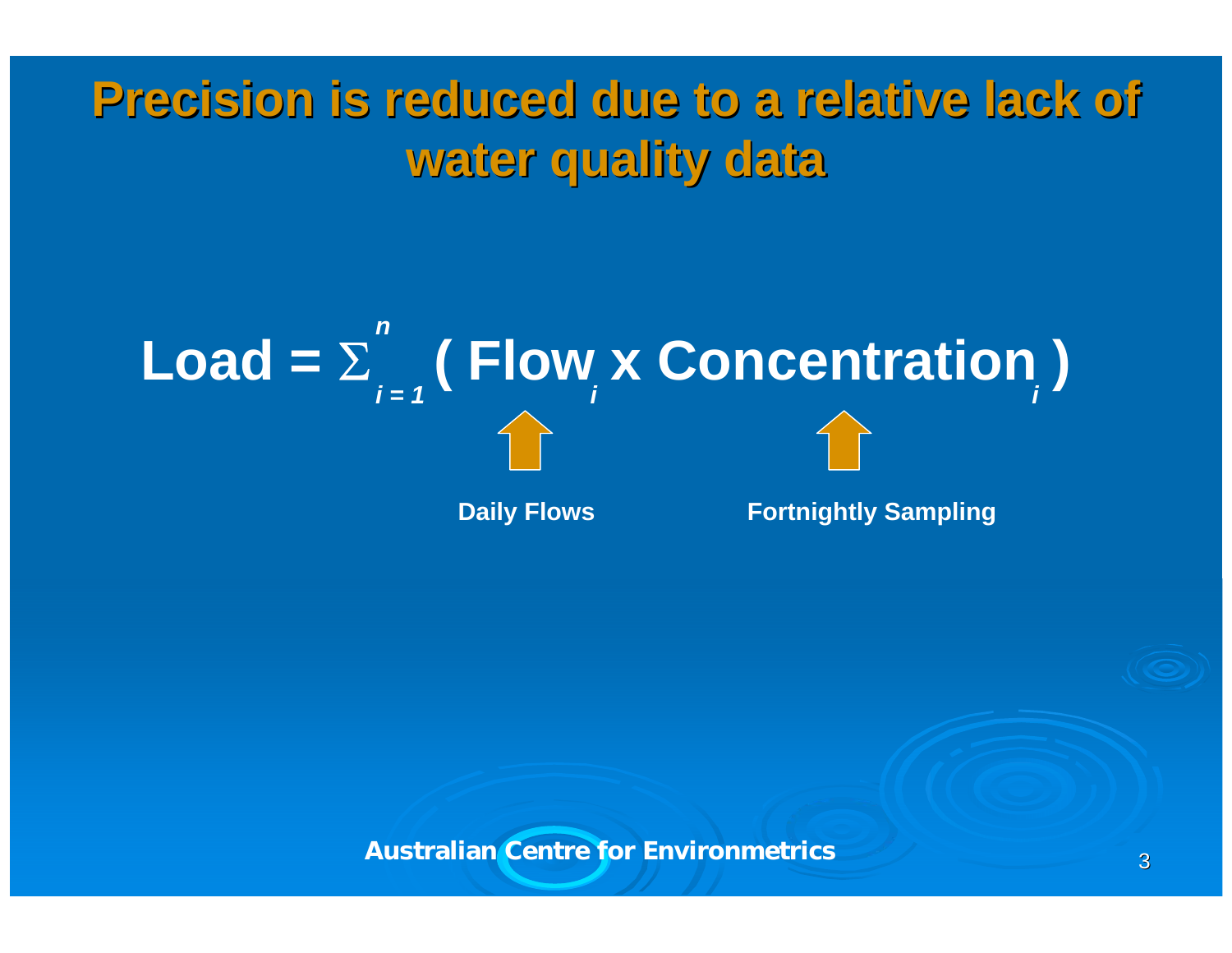### **Frequency of sampling can lead to significant Frequency of sampling can lead to significant bias in load estimates bias in load estimates**

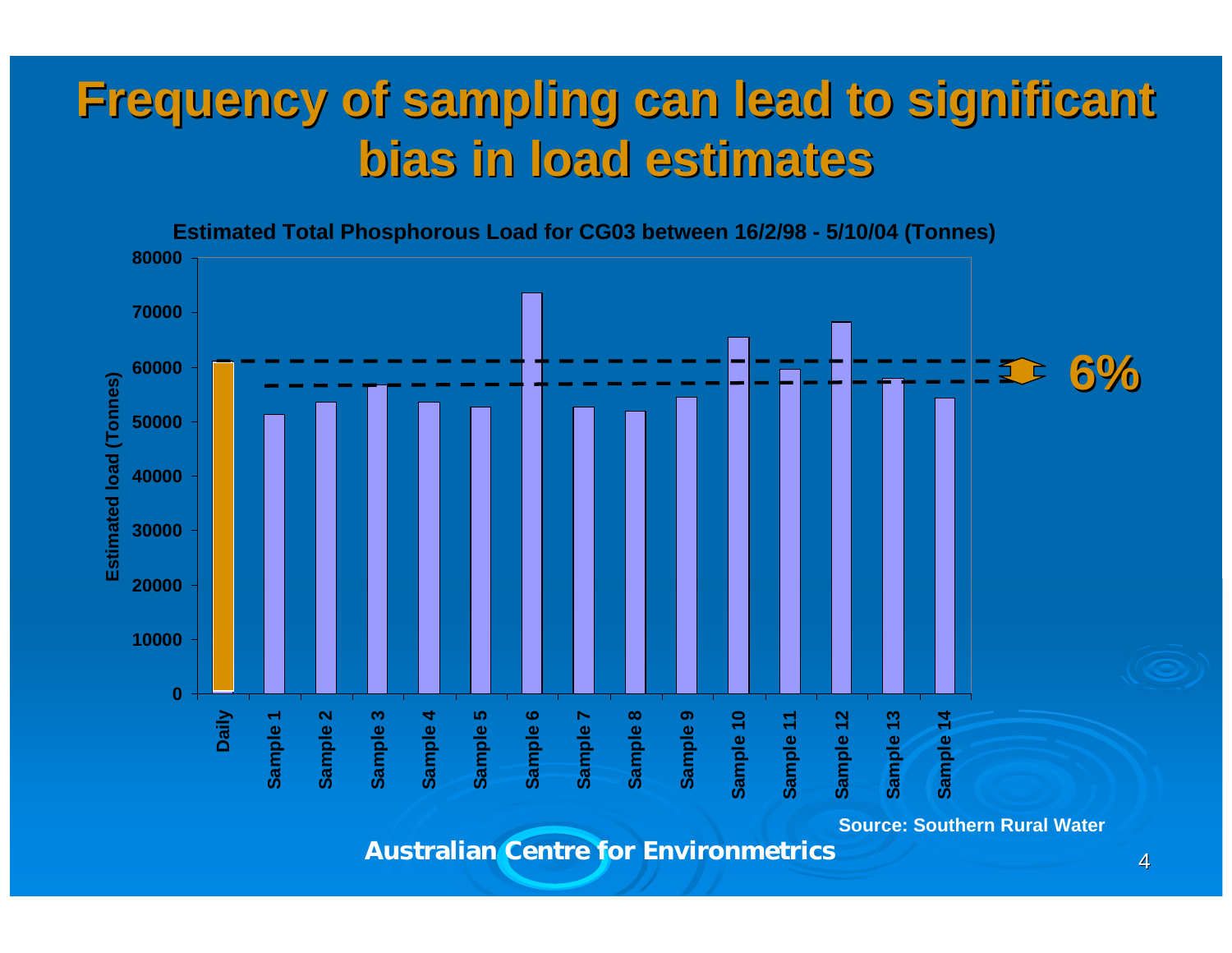### **Example: Flow distribution for SRW site CG03 (I) Example: Flow distribution for SRW site CG03 (I)**

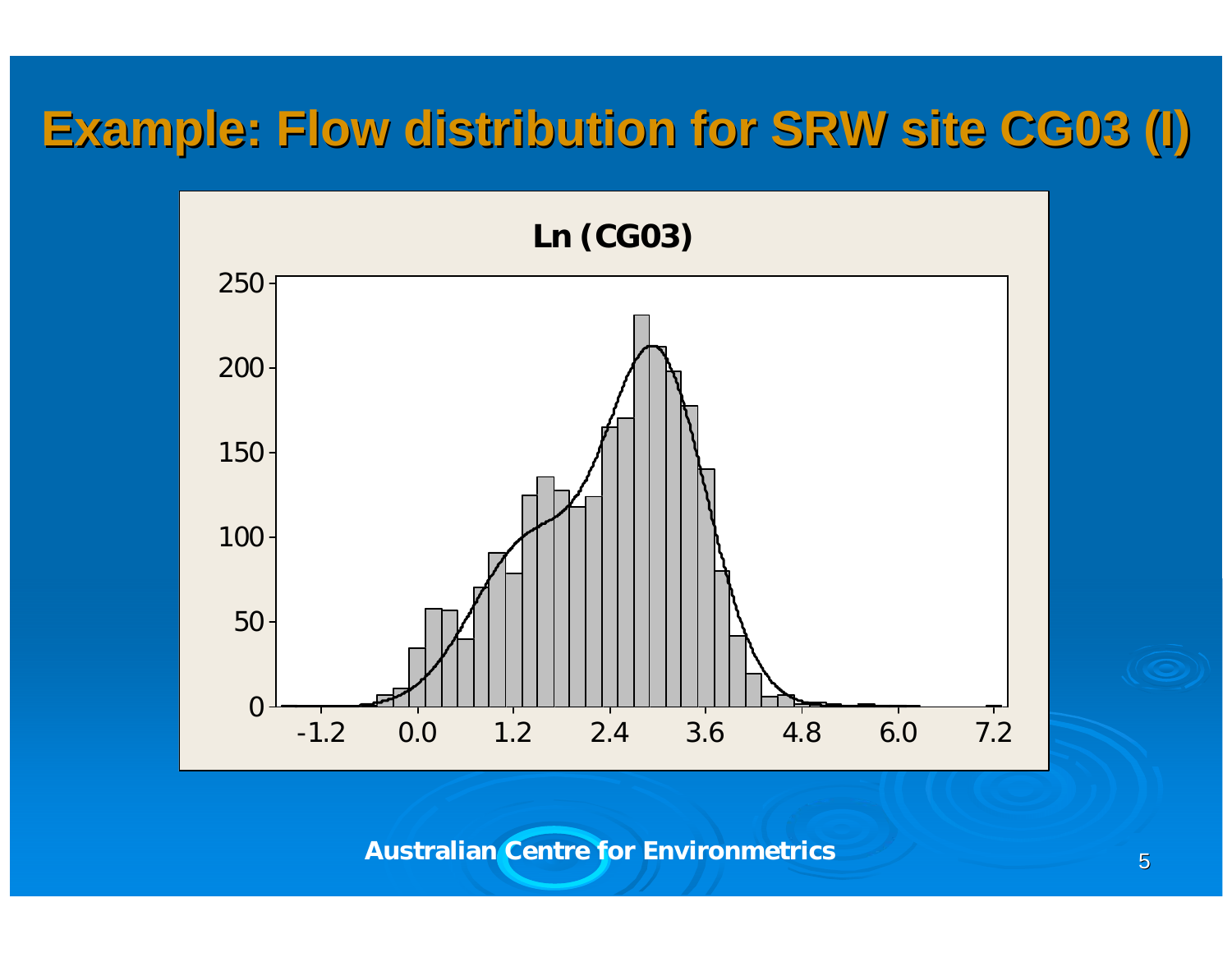### **Flow distribution for SRW site CG03 Flow distribution for SRW site CG03 comprises 3 main components comprises 3 main components**

**CG03 flows between 16/2/98 - 5/10/04** 



6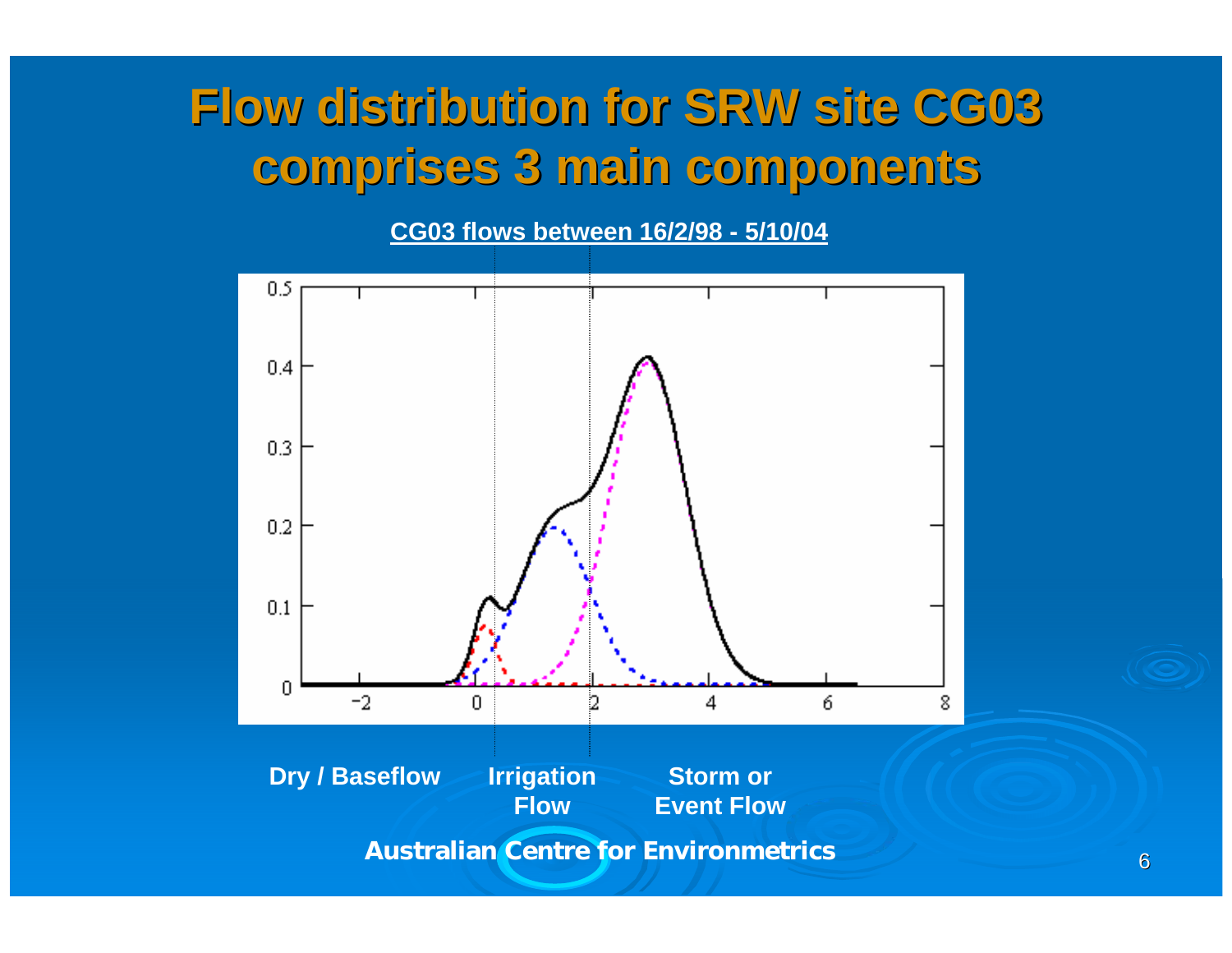### **These distributions are described using a These distributions are described using a 3 component lognormal distribution 3 component lognormal distribution**

**Distribution of Log Flows:**

$$
F = \lambda_1 \cdot N(\mu_1, \sigma_1) + \lambda_2 \cdot N(\mu_2, \sigma_2) + (1 - \lambda_1 - \lambda_2) N(\mu_3, \sigma_3)
$$

**Parameters estimated using Maximum Likelihood Estimator: Log Likelihood Function**

**Two component distribution could also be appropriate**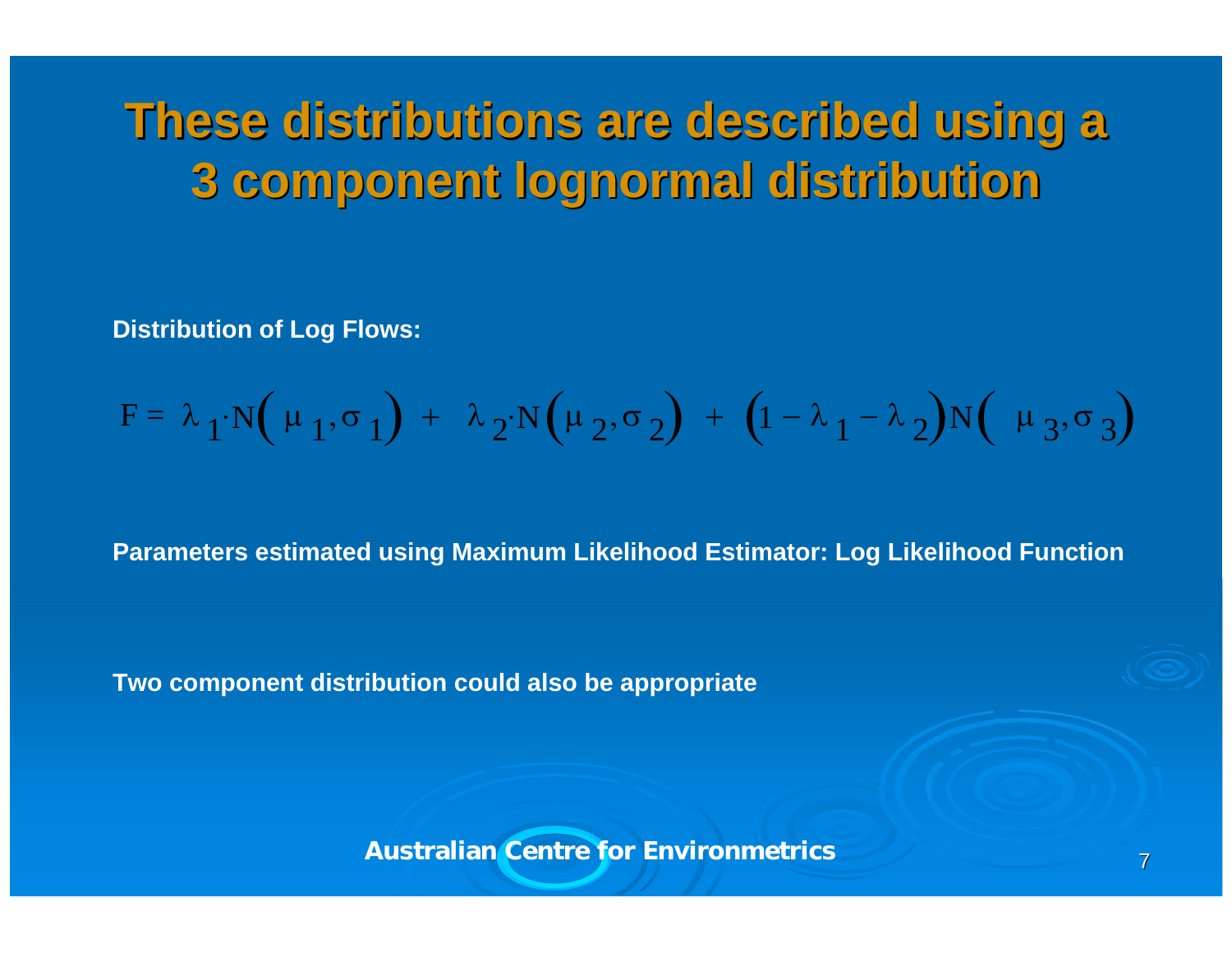#### **Flow Distributions for GMW Flow Distributions for GMW**

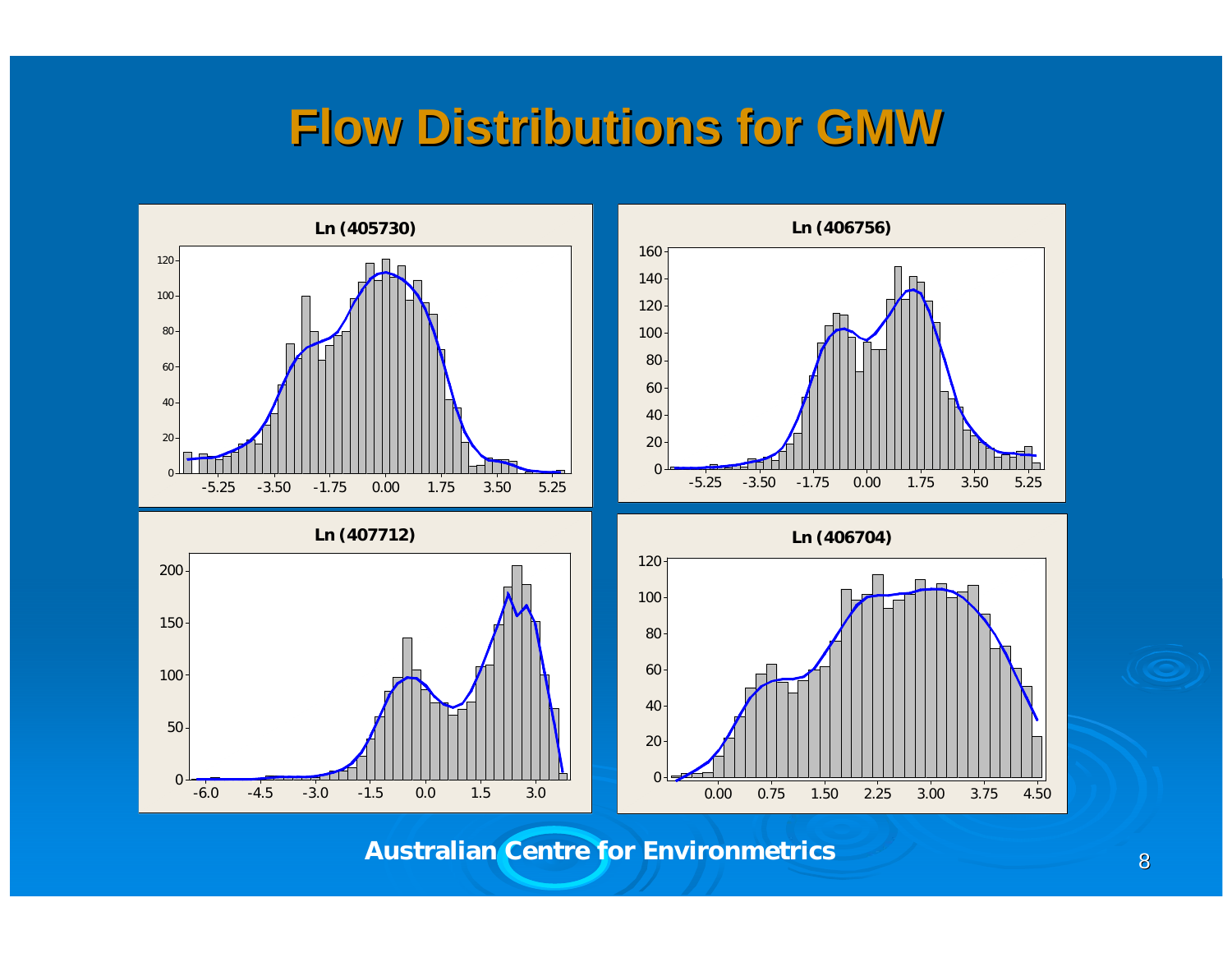### **Concentration characteristics for SRW CG03**

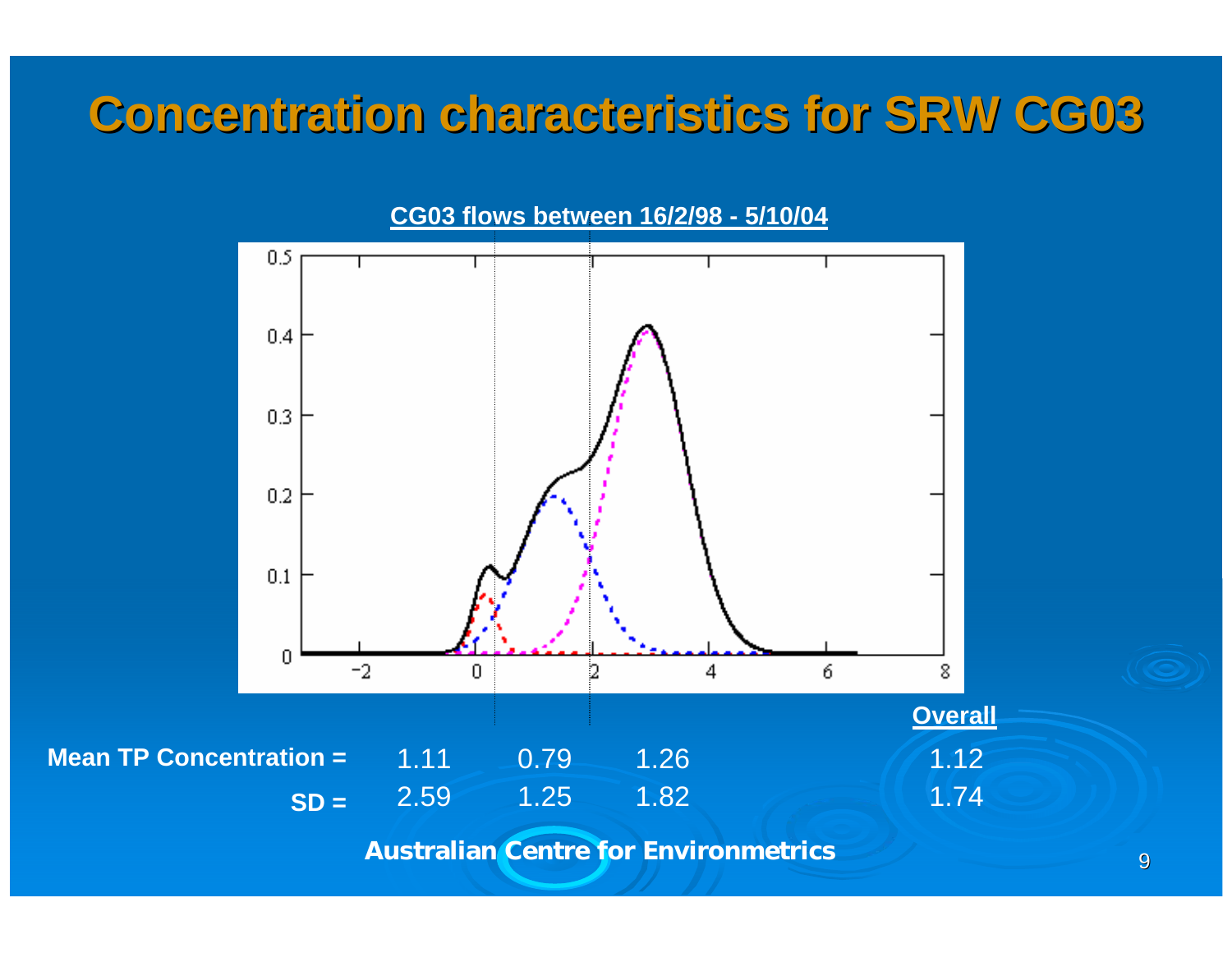### **Sampling effort is not aligned with load Sampling effort is not aligned with load contribution contribution**

**CG03 concentrations between 16/2/98 - 5/10/04** 

|                        | <b>Base</b> | <b>Irrigation</b> | <b>Storm</b> | <b>Overall</b> |
|------------------------|-------------|-------------------|--------------|----------------|
| <b>Mean</b>            | 1.11        | 0.79              | 1.26         | 1.12           |
| <b>SD</b>              | 2.59        | 1.25              | 1.82         | 1.74           |
| # Samples              | 127         | 678               | 1620         | 2424           |
| <b>Sampling effort</b> | 5%          | 28%               | 67%          |                |
| %Load                  | 0%          | 3%                | 96%          |                |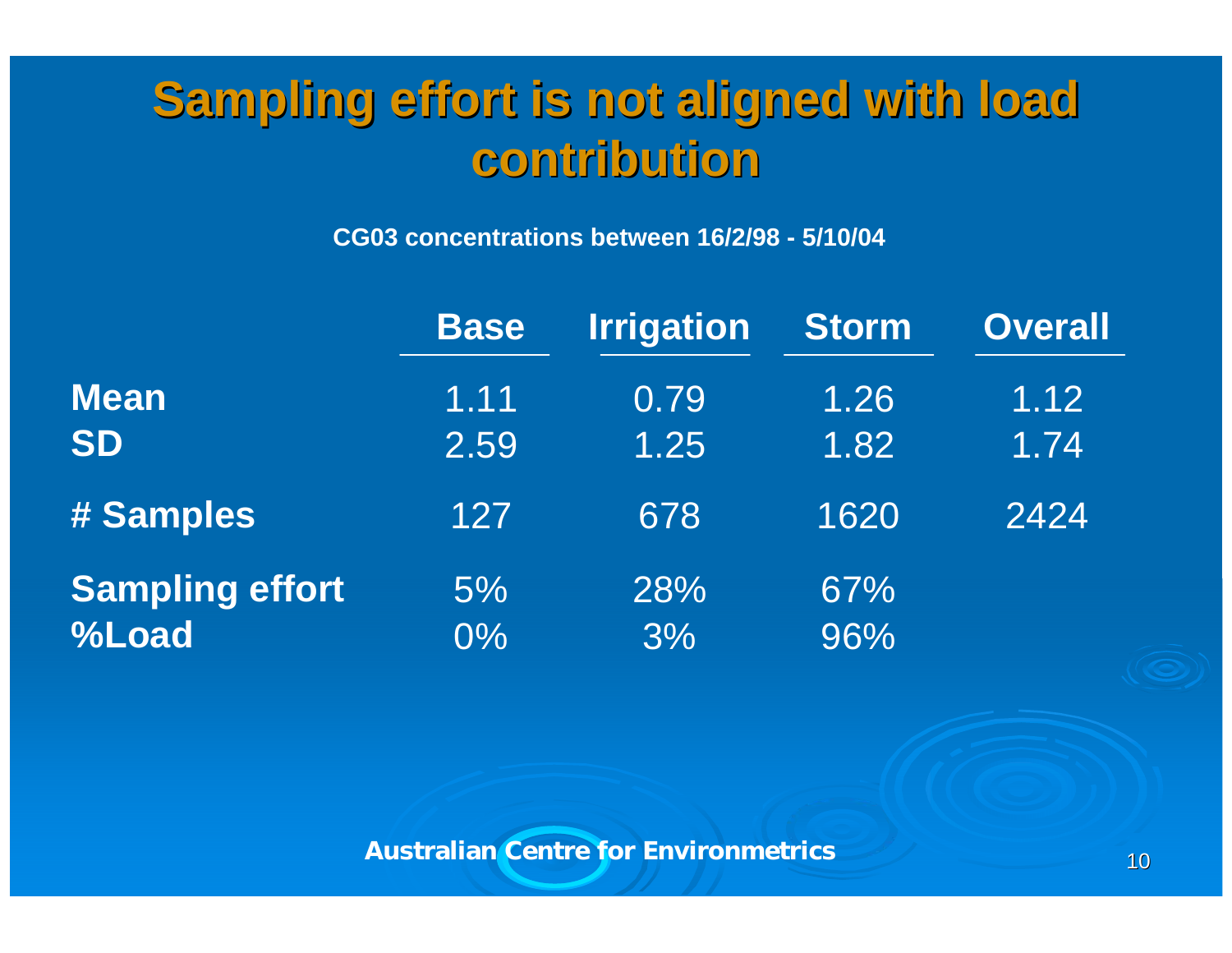### **Other segmentations of flow for SRW site Other segmentations of flow for SRW site CG03 could potentially inform estimates (III) CG03 could potentially inform estimates (III)**

|               | <b>Average Contribution to</b><br><b>Annual Load (%)</b> | <b>Standard Deviation of</b><br><b>Contribution (%)</b> |
|---------------|----------------------------------------------------------|---------------------------------------------------------|
| <b>Summer</b> | 37%                                                      | 11%                                                     |
| <b>Autumn</b> | 28%                                                      | 11%                                                     |
| <b>Winter</b> | 6%                                                       | 4%                                                      |
| <b>Spring</b> | 29%                                                      | 18%                                                     |

**Also … potential for divisions according to rising and falling limbs**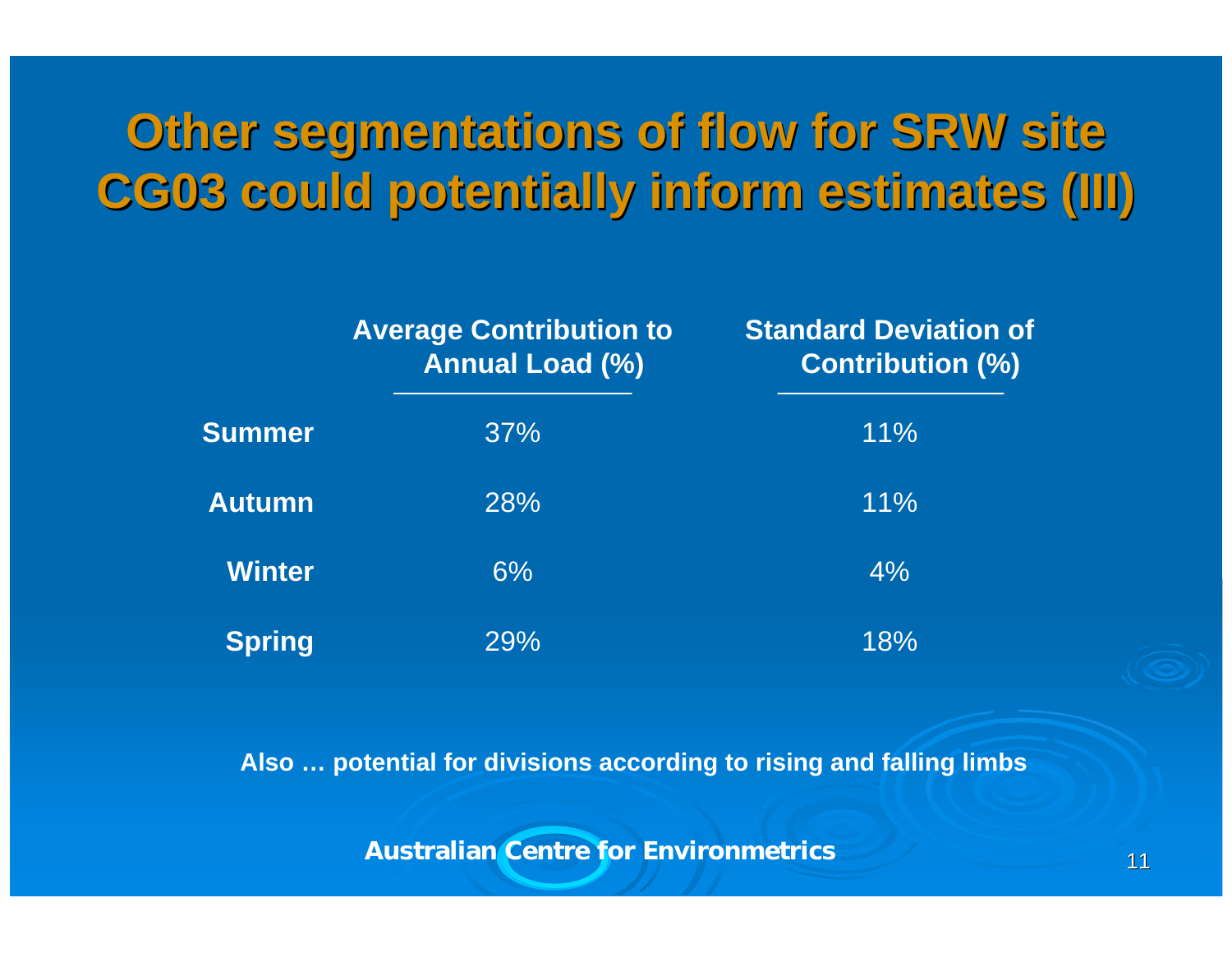### **Where to from here: Where to from here: Improving estimates using bias correction Improving estimates using bias correction**

**Example: CG03**

|                    | <b>True Load</b><br>(Tonnes) | <b>Naïve estimate</b><br>(Tonnes) | <b>Bias corrected</b><br>estimate<br>(Tonnes) |
|--------------------|------------------------------|-----------------------------------|-----------------------------------------------|
| <b>Annual Load</b> | 9826                         | 8 9 4 0                           | 9859                                          |
| <b>Error</b>       |                              | $-9.0%$                           | $+0.3%$                                       |

**Source: Fox, 2004**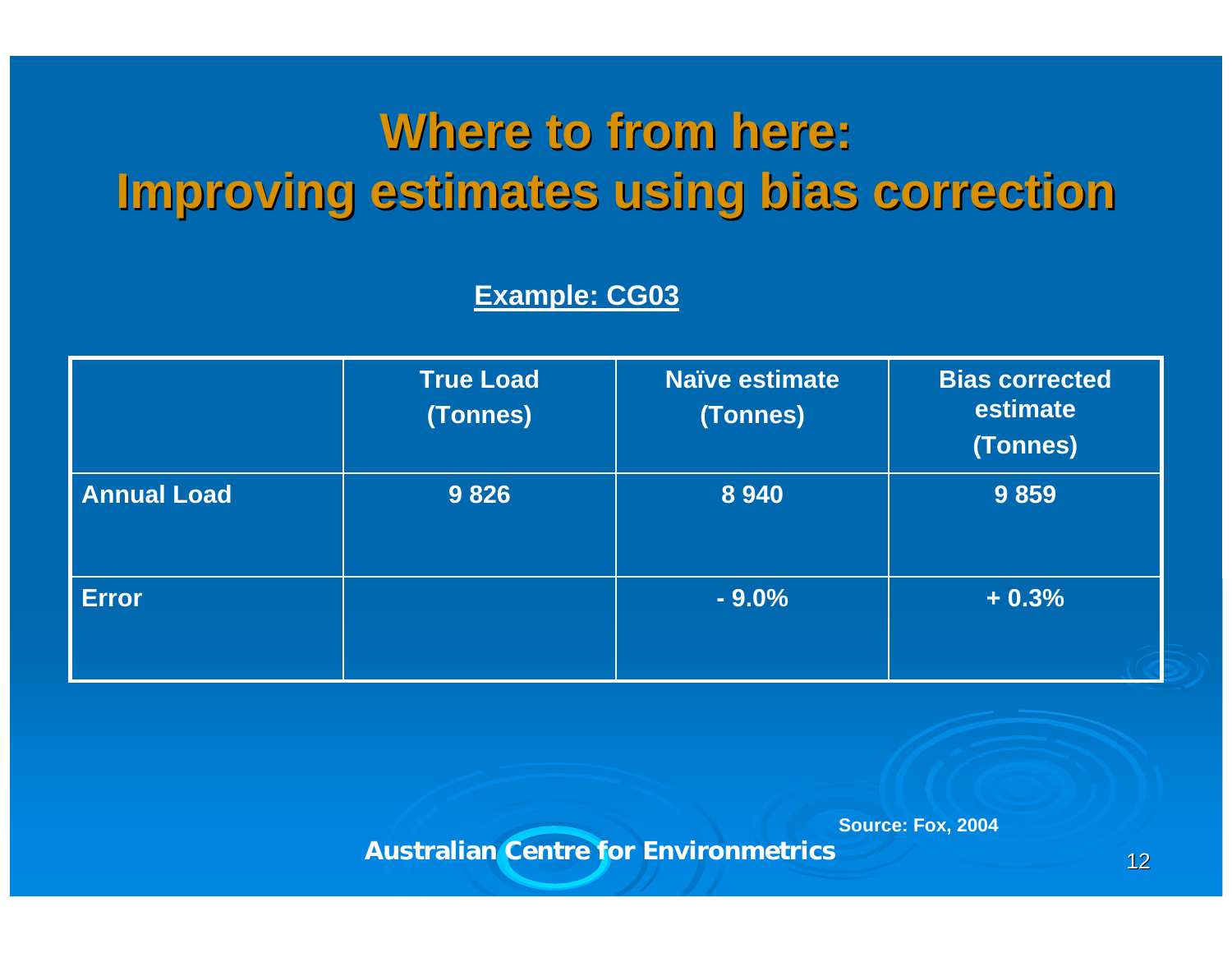## **Where to from here: Where to from here: Improving sampling using optimal allocation Improving sampling using optimal allocation**

**Optimal allocation can be flow based or load based:**

•**Allocation will skew sampling to flows with highest loads**

**Objective is to remove bias in estimates**

**Optimal allocation will inform probabilistic sampling**